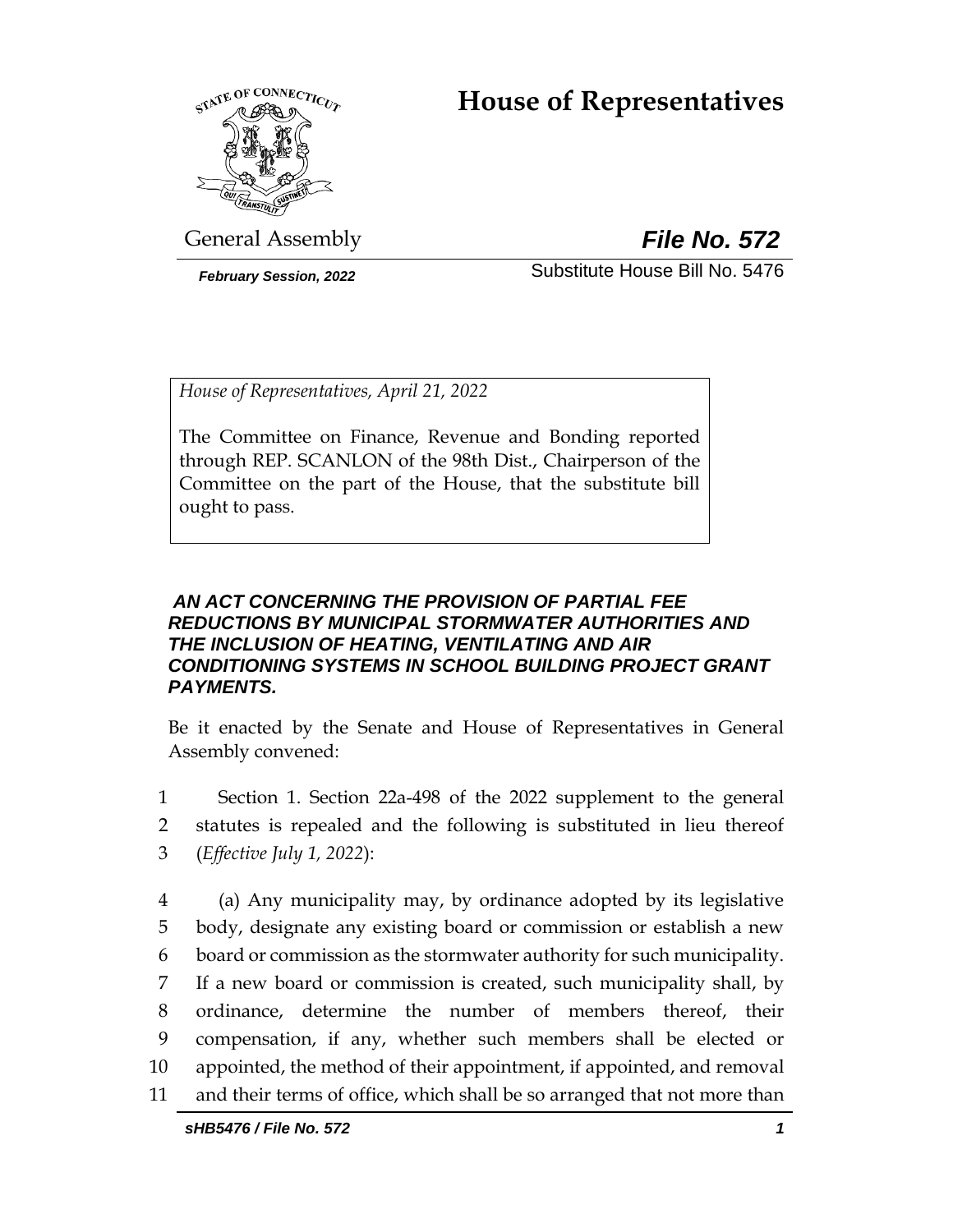## one-half of such terms shall expire within any one year.

 (b) The purposes of the stormwater authority shall be to: (1) Develop a stormwater management program, including, but not limited to, (A) a program for construction and post-construction site stormwater runoff control, including control detention and prevention of stormwater runoff from development sites; or (B) a program for control and abatement of stormwater pollution from existing land uses, and the detection and elimination of connections to the stormwater system that threaten the public health, welfare or the environment; (2) provide public education and outreach in the municipality relating to stormwater management activities and to establish procedures for public participation; (3) provide for the administration of the stormwater management program; (4) establish geographic boundaries of the stormwater authority district; and (5) recommend to the legislative body of the municipality in which such district is located the imposition of a fee upon the interests in real property within such district, subject to the fifteen per cent limitation on, or alternative election to exempt, properties owned by hospitals described in subdivision (3) of subsection (c) of this section, the revenues from which shall be used in carrying out any of the powers of such district. In accomplishing the purposes of this section, the stormwater authority may plan, layout, acquire, construct, reconstruct, repair, maintain, supervise and manage stormwater control systems.

 (c) (1) Any stormwater authority created by a municipality pursuant to subsection (a) of this section may levy fees, approved by the legislative body of the municipality in accordance with the provisions of subdivision (3) of this subsection, on property owners of the municipality, except as specified in subdivision (2) of this subsection, for the purposes described in subsection (b) of this section. In establishing fees for properties in its district, the stormwater authority shall consider criteria, including, but not limited to, **[**the following: The**]** 43 the area of the property containing impervious surfaces from which stormwater runoff is generated **[**,**]** and land use types that result in higher or lower concentrations of stormwater pollution. **[**and the grand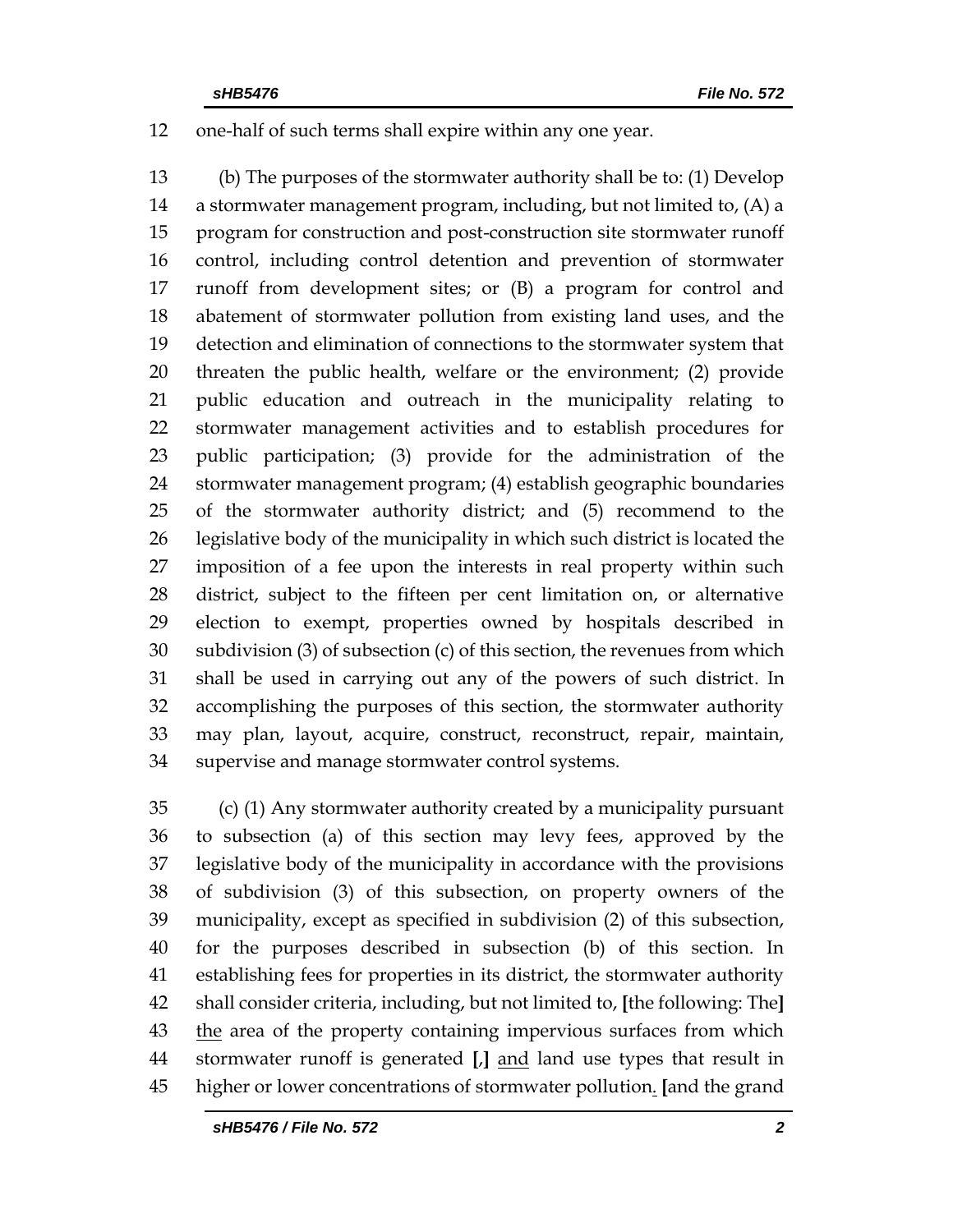list valuation of the property.**]** In establishing fees for property in its district, the stormwater authority shall **[**offer**]** provide for: (A) A partial fee reduction, in the form of a credit proportional to the reduction in stormwater runoff, for any property in its district whose owner maintains and operates a stormwater management system that complies with state and local stormwater management standards that were in effect at the time such system was approved and which system effectively reduces, retains or treats stormwater onsite and is approved by the stormwater authority; (B) An additional partial fee reduction, in the form of a credit proportional to the reduction in stormwater runoff, for any property **[**owner**]** in its district **[**who**]** whose owner has installed and is operating and maintaining current stormwater best management practices that reduce, retain **[**,**]** or treat stormwater onsite and that are approved by the stormwater authority; **[**.**]** and

 (C) An additional partial fee reduction, in the form of a credit proportional to the reduction in stormwater runoff, for any property in its district whose owner has installed and is operating and maintaining infrastructure that reduces, retains or treats stormwater onsite and which infrastructure exceeds any requirements that may be applicable to the property under any provision of the general statutes, regulation adopted by the Commissioner of Energy and Environmental Protection or local stormwater control ordinance.

 (2) In the case of land classified as, and consisting of, farm, forest or open space land, or property owned by the state government, or any of its political subdivisions or respective agencies, the stormwater authority may only **[**levee**]** levy such fees on areas of such land that contain impervious surfaces from which stormwater discharges to a municipal separate storm sewer system.

 (3) Each stormwater authority shall present its budget annually to the legislative body of the municipality for approval. Such budget shall include the specific programs the authority proposes to undertake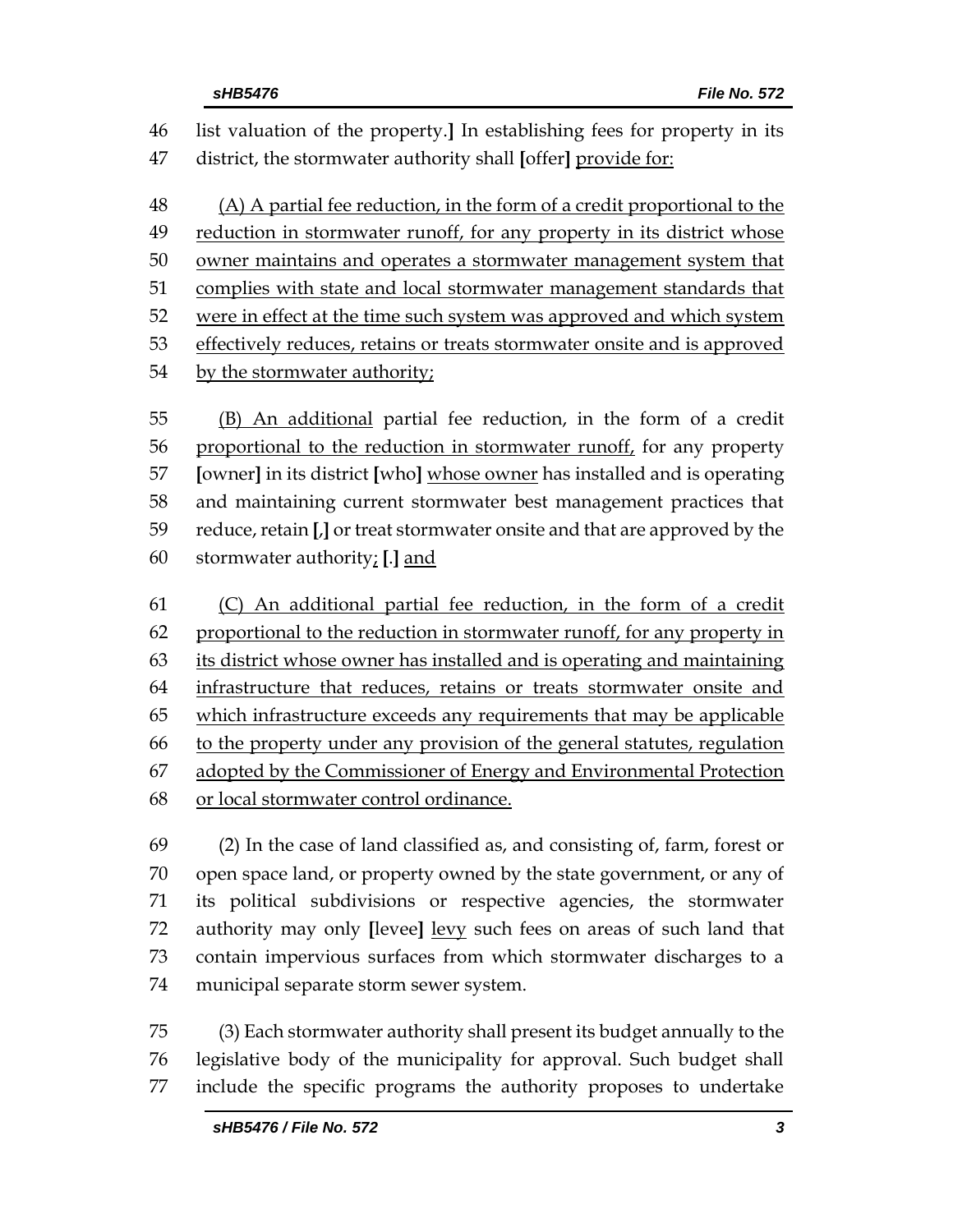during the fiscal year for which the budget is presented, the projected expenditures for such programs for the fiscal year and the amount of the fee or fees the authority proposes to levy to pay for such expenditures. In no event shall the aggregate amount of the fees proposed for the fiscal year exceed the aggregate amount of such projected expenditures for the fiscal year and in no event shall more than fifteen per cent of the aggregate amount of the fees proposed for any fiscal year prior to July 1, 2026, be generated from properties located in the municipality that are owned by hospitals that are parties to the settlement agreement with the state approved pursuant to special act 19-1 of the December 2019 special session. The legislative body of the municipality shall ensure that the aggregate amount of the fees approved comply with such fifteen per cent limitation. For each such fiscal year prior to July 1, 2026, the authority shall, not later than thirty days after the conclusion of the fiscal year, (A) conduct a review to ensure that not more than fifteen per cent of the aggregate fees received for such fiscal year were generated from real property located in the municipality that is owned by one or more hospitals that are parties to the settlement agreement described in this subdivision, (B) in the event that the fees received from all such hospitals together exceed fifteen per cent of the aggregate fees received for such fiscal year, the stormwater authority shall rebate any amounts received in excess of fifteen per cent, proportionately, to such hospitals, and (C) provide the results of the stormwater authority's review, in writing to each hospital, regardless of whether a rebate is due. As an alternative to imposing the fee on properties located in the municipality that are owned by hospitals that are parties to such settlement agreement described in this subdivision, the legislative body may approve exemption of such properties from the fee until July 1, 2026. The legislative body of the municipality may approve fee amounts that are less than the amounts proposed by the authority but in no event shall the legislative body of the municipality approve fee amounts that are greater than the amounts proposed by the authority.

 (d) Any person aggrieved by the action of a stormwater authority under this section shall have the same rights and remedies for appeal and relief as are provided in the general statutes for taxpayers claiming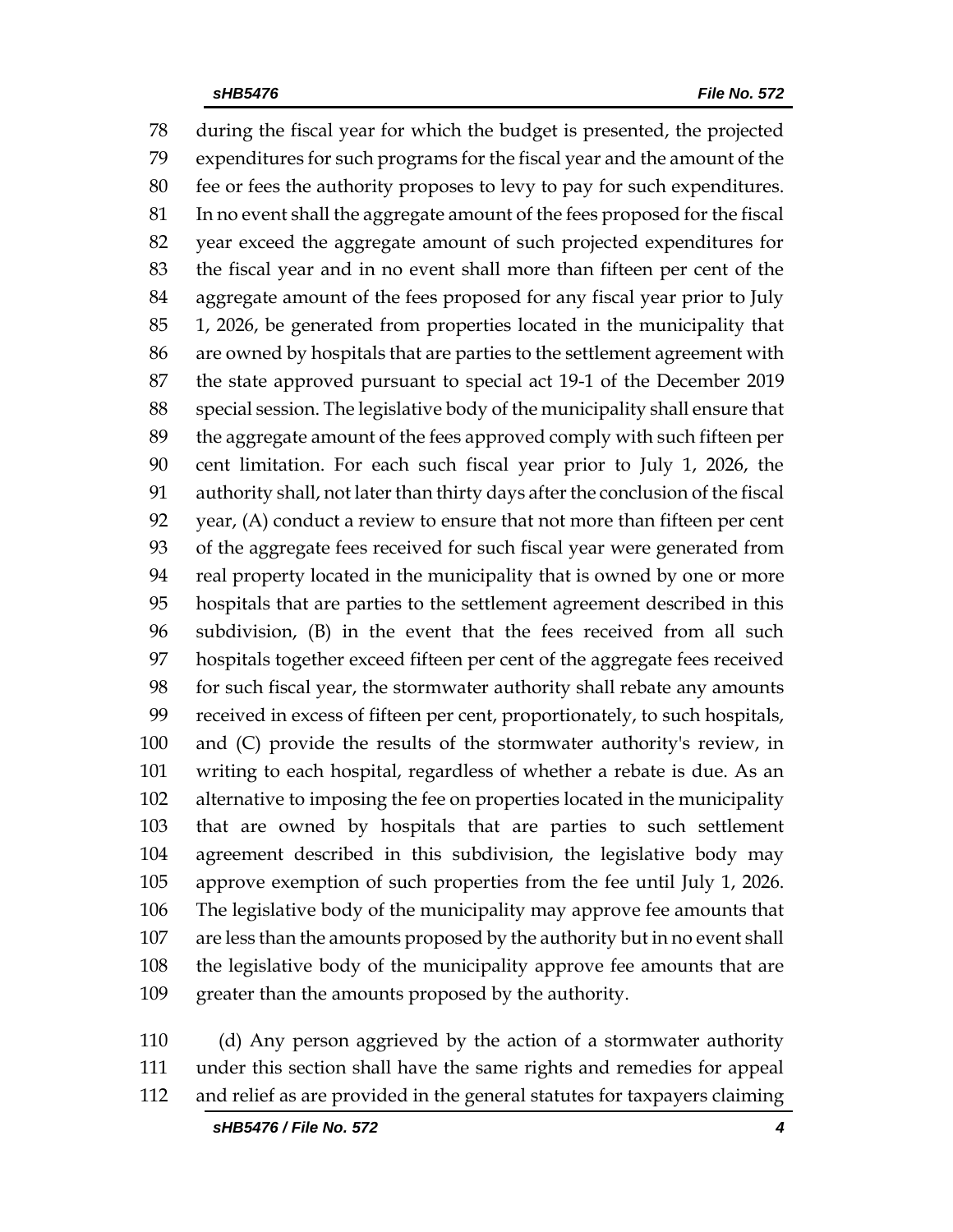to be aggrieved by the doings of the assessors or board of assessment appeals.

 (e) The authority may adopt municipal regulations to implement the stormwater management program.

 (f) The authority may, subject to the commissioner's approval, enter into contracts with any municipal or regional entity to accomplish the purposes of this section.

 (g) For purposes of this section and sections 22a-498a and 22a-498b, "municipality" means any town, city, borough, consolidated town and city or consolidated town or borough. "Municipality" does not include any local school district, regional school district, metropolitan district, district, as defined in section 7-324, or any other municipal corporation or authority authorized to issue bonds, notes or other obligations under the provisions of the general statutes or any special act.

 Sec. 2. Section 10-283 of the 2022 supplement to the general statutes is repealed and the following is substituted in lieu thereof (*Effective July 1, 2022*):

 (a) (1) Each town or regional school district shall be eligible to apply for and accept grants for a school building project as provided in this chapter. Any town desiring a grant for a public school building project may, by vote of its legislative body, authorize the board of education of such town to apply to the Commissioner of Administrative Services and to accept or reject such grant for the town. Any regional school board may vote to authorize the supervising agent of the regional school district to apply to the Commissioner of Administrative Services for and to accept or reject such grant for the district. Applications for such grants under this chapter shall be made by the superintendent of schools of such town or regional school district on the form provided and in the manner prescribed by the Commissioner of Administrative Services. The application form shall require the superintendent of schools to affirm that the school district considered the maximization of natural light, the use and feasibility of wireless connectivity technology and, on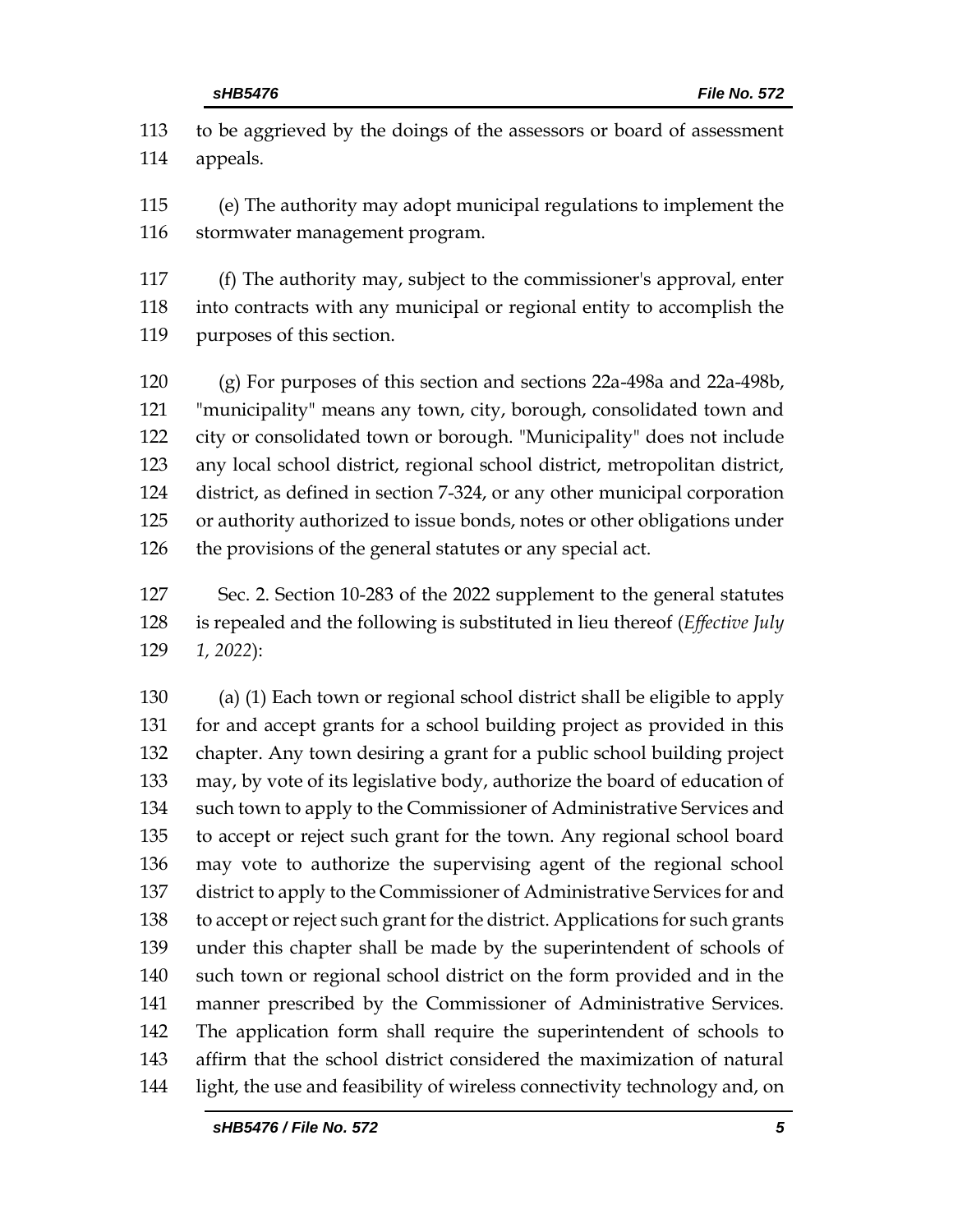and after July 1, 2014, the school safety infrastructure criteria, developed by the School Safety Infrastructure Council, pursuant to section 10-292r, in projects for new construction and alteration or renovation of a school building. The Commissioner of Administrative Services shall review each grant application for a school building project for compliance with educational requirements and on the basis of categories for building projects established by the Commissioner of Administrative Services in accordance with this section. The Commissioner of Education shall evaluate, if appropriate, whether the project will assist the state in meeting its obligations pursuant to the decision in Sheff v. O'Neill, 238 Conn. 1 (1996), or any related stipulation or order in effect, as determined by the Commissioner of Education. The Commissioner of Administrative Services shall consult with the Commissioner of Education in reviewing grant applications submitted for purposes of subsection (a) of section 10-65 or section 10-76e on the basis of the educational needs of the applicant. The Commissioner of Administrative Services shall review each grant application for a school building project for compliance with standards for school building projects pursuant to regulations, adopted in accordance with section 10- 287c, and, on and after July 1, 2014, the school safety infrastructure criteria, developed by the School Safety Infrastructure Council pursuant to section 10-292r. Notwithstanding the provisions of this chapter, the Board of Trustees of the Community-Technical Colleges on behalf of Quinebaug Valley Community College and Three Rivers Community College and the following entities that will operate an interdistrict magnet school that will assist the state in meeting its obligations pursuant to the decision in Sheff v. O'Neill, 238 Conn. 1 (1996), or any related stipulation or order in effect, as determined by the Commissioner of Education, may apply for and shall be eligible to receive grants for school building projects pursuant to section 10-264h for such a school: (A) The Board of Trustees of the Community- Technical Colleges on behalf of a regional community-technical college, (B) the Board of Trustees of the Connecticut State University System on behalf of a state university, (C) the Board of Trustees for The University of Connecticut on behalf of the university, (D) the board of governors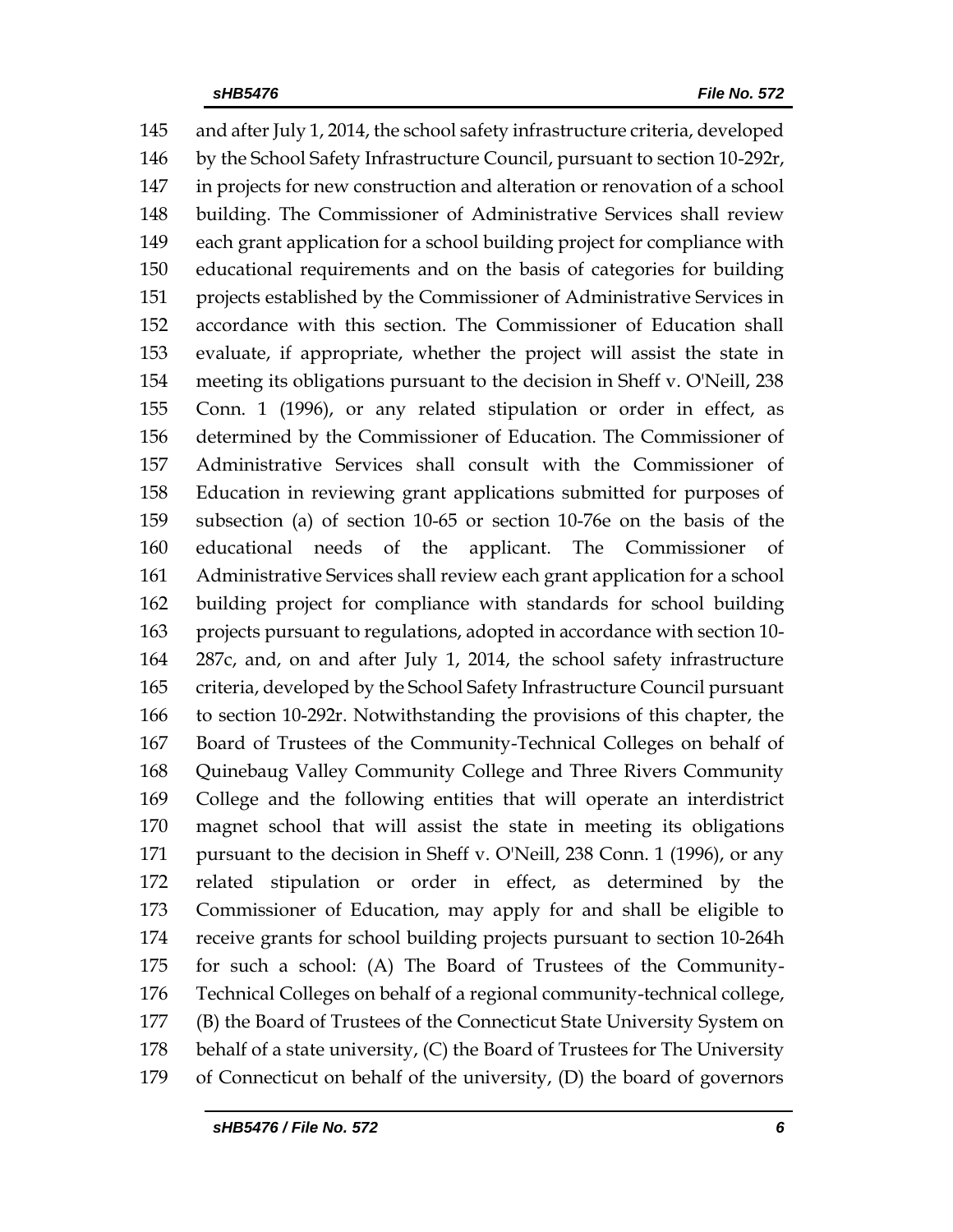for an independent institution of higher education, as defined in subsection (a) of section 10a-173, or the equivalent of such a board, on behalf of the independent institution of higher education, (E) cooperative arrangements pursuant to section 10-158a, and (F) any other third-party not-for-profit corporation approved by the Commissioner of Education.

 (2) The Commissioner of Administrative Services shall assign each school building project to a category on the basis of whether such project is primarily required to: (A) Create new facilities or alter existing facilities to provide for mandatory instructional programs pursuant to this chapter, for physical education facilities in compliance with Title IX of the Elementary and Secondary Education Act of 1972 where such programs or such compliance cannot be provided within existing facilities or for the correction of code violations which cannot be reasonably addressed within existing program space; (B) create new facilities or alter existing facilities to enhance mandatory instructional programs pursuant to this chapter or provide comparable facilities among schools to all students at the same grade level or levels within the school district unless such project is otherwise explicitly included in another category pursuant to this section; and (C) create new facilities or alter existing facilities to provide supportive services, provided in no event shall such supportive services include swimming pools, auditoriums, outdoor athletic facilities, tennis courts, elementary school playgrounds, site improvement or garages or storage, parking or general recreation areas. All applications submitted prior to July first shall be reviewed promptly by the Commissioner of Administrative Services. The Commissioner of Administrative Services shall estimate the amount of the grant for which such project is eligible, in accordance with the provisions of section 10-285a, provided an application for a school building project determined by the Commissioner of Education to be a project that will assist the state in meeting its obligations pursuant to the decision in Sheff v. O'Neill, 238 Conn. 1 (1996), or any related stipulation or order in effect, as determined by the Commissioner of Education, shall have until September first to submit an application for such a project and may have until December first of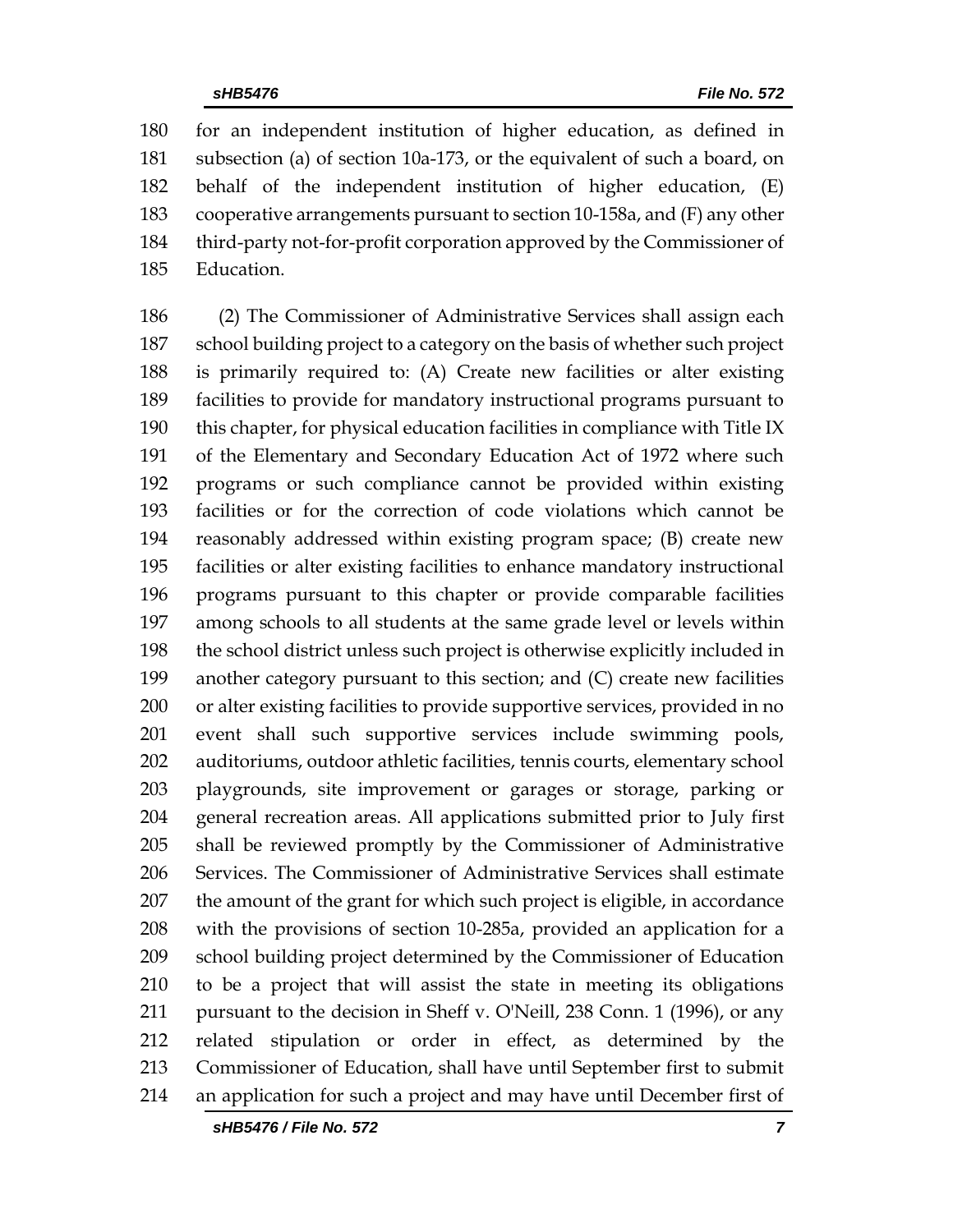the same year to secure and report all local and state approvals required to complete the grant application. The Commissioner of Administrative Services shall annually prepare a listing of all such eligible school building projects listed by category together with the amount of the estimated grants for such projects and shall submit the same to the Governor, the Secretary of the Office of Policy and Management and the 221 General Assembly on or before the fifteenth day of December, except as provided in section 10-283a, with a request for authorization to enter into grant commitments. On or before December thirty-first annually, the Secretary of the Office of Policy and Management may submit comments and recommendations regarding each eligible project on such listing of eligible school building projects to the school construction committee, established pursuant to section 10-283a. Each such listing shall include a report on the following factors for each eligible project: (i) An enrollment projection and the capacity of the school, (ii) a substantiation of the estimated total project costs, (iii) the readiness of such eligible project to begin construction, (iv) efforts made by the local or regional board of education to redistrict, reconfigure, merge or close schools under the jurisdiction of such board prior to submitting an application under this section, (v) enrollment and capacity information for all of the schools under the jurisdiction of such board for the five years prior to application for a school building project grant, (vi) enrollment projections and capacity information for all of the schools under the jurisdiction of such board for the eight years following the date such application is submitted, and (vii) the state's education priorities relating to reducing racial and economic isolation for the school district. For the period beginning July 1, 2006, and ending June 30, 2012, no project, other than a project for a technical education and career school, may appear on the separate schedule of authorized projects which have changed in cost more than twice. On and after July 1, 2012, no project, other than a project for a technical education and career school, may appear on the separate schedule of authorized projects which have changed in cost more than once, except the Commissioner of Administrative Services may allow a project to appear on such separate schedule of authorized projects a second time if the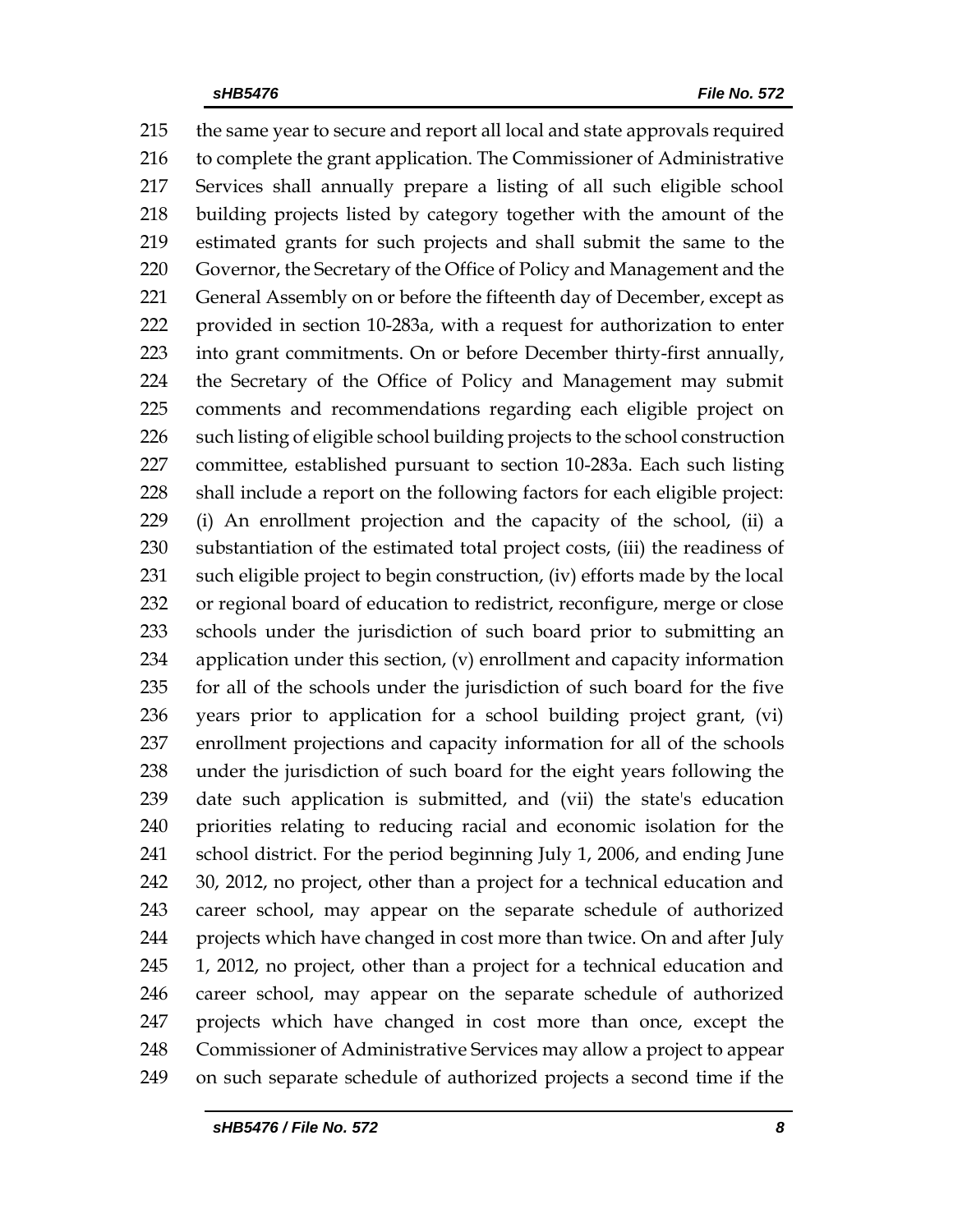town or regional school district for such project can demonstrate that exigent circumstances require such project to appear a second time on such separate schedule of authorized projects. Notwithstanding any provision of this chapter, no projects which have changed in scope or cost to the degree determined by the Commissioner of Administrative Services, in consultation with the Commissioner of Education, shall be eligible for reimbursement under this chapter unless it appears on such list. The percentage determined pursuant to section 10-285a at the time a school building project on such schedule was originally authorized shall be used for purposes of the grant for such project. On and after July 1, 2006, a project that was not previously authorized as an interdistrict magnet school shall not receive a higher percentage for reimbursement than that determined pursuant to section 10-285a at the time a school building project on such schedule was originally authorized. The General Assembly shall annually authorize the Commissioner of Administrative Services to enter into grant commitments on behalf of the state in accordance with the commissioner's categorized listing for such projects as the General Assembly shall determine. The Commissioner of Administrative Services may not enter into any such grant commitments except pursuant to such legislative authorization. Any regional school district which assumes the responsibility for completion of a public school building project shall be eligible for a grant pursuant to subdivision (5) or (6), as the case may be, of subsection (a) of section 10-286 when such project is completed and accepted by such regional school district.

 (3) (A) All final calculations completed by the Department of Administrative Services for school building projects shall include a computation of the state grant for the school building project amortized on a straight line basis over a twenty-year period for school building projects with costs equal to or greater than two million dollars and over a ten-year period for school building projects with costs less than two million dollars. Any town or regional school district which abandons, sells, leases, demolishes or otherwise redirects the use of such a school building project to other than a public school use during such amortization period shall refund to the state the unamortized balance of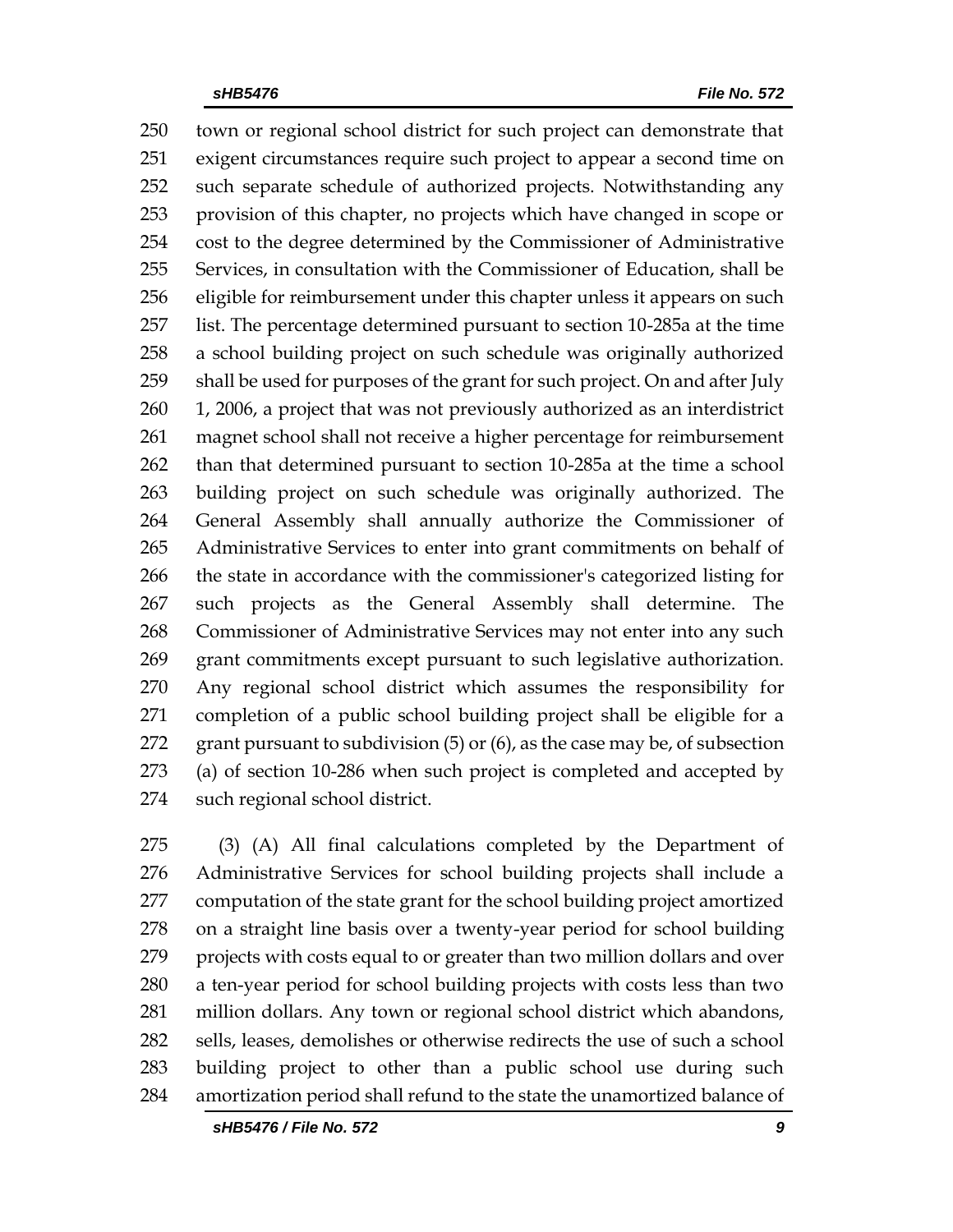the state grant remaining as of the date the abandonment, sale, lease, demolition or redirection occurs. The amortization period for a project shall begin on the date the project was accepted as complete by the local or regional board of education. A town or regional school district required to make a refund to the state pursuant to this subdivision may request forgiveness of such refund if the building is redirected for public use. The Department of Administrative Services shall include as an addendum to the annual school construction priority list all those towns requesting forgiveness. General Assembly approval of the priority list containing such request shall constitute approval of such request. This subdivision shall not apply to projects to correct safety, health and other code violations or to remedy certified school indoor air quality emergencies approved pursuant to subsection (b) of this section or projects subject to the provisions of section 10-285c.

 (B) If the board of governors for an independent institution of higher education, as defined in subsection (a) of section 10a-173, or the equivalent of such a board, on behalf of the independent institution of higher education, that operates an interdistrict magnet school makes private use of any portion of a school building in which such operator received a school building project grant pursuant to this chapter, such operator shall annually submit a report to the Commissioner of Education that demonstrates that such operator provides an equal to or greater than in-kind or supplemental benefit of such institution's facilities to students enrolled in such interdistrict magnet school that outweighs the private use of such school building. If the commissioner finds that the private use of such school building exceeds the in-kind or supplemental benefit to magnet school students, the commissioner may require such institution to refund to the state the unamortized balance of the state grant.

 (C) Any moneys refunded to the state pursuant to subparagraphs (A) and (B) of this subdivision shall be deposited in the state's tax-exempt proceeds fund and used not later than sixty days after repayment to pay debt service on, including redemption, defeasance or purchase of, outstanding bonds of the state the interest on which is not included in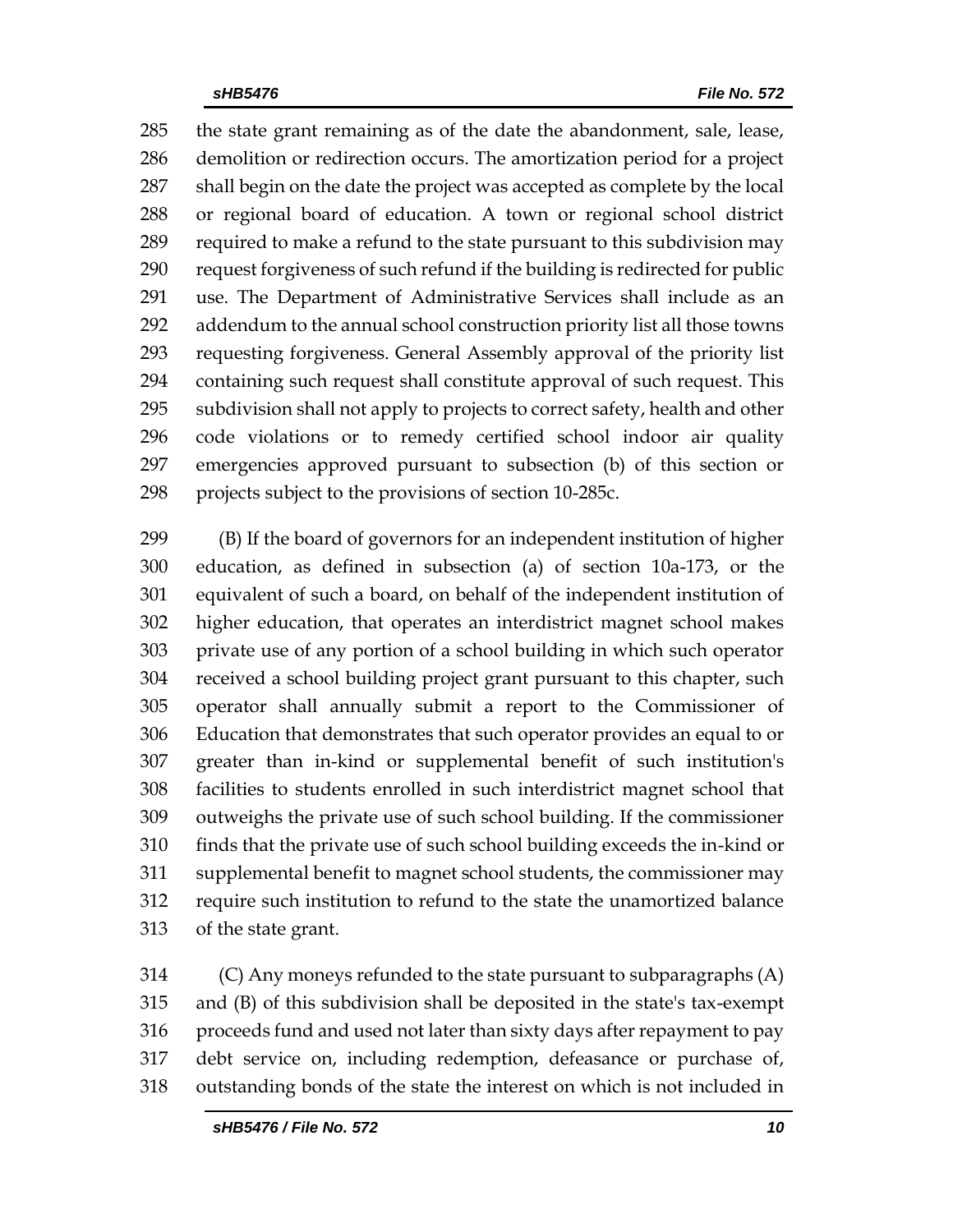gross income pursuant to Section 103 of the Internal Revenue Code of 1986, or any subsequent corresponding internal revenue code of the United States, as from time to time amended.

 (b) (1) Notwithstanding the application date requirements of this section, at any time within the limit of available grant authorization and within the limit of appropriated funds, the Commissioner of Administrative Services, in consultation with the Commissioner of Education, may approve applications for grants and make payments for such grants, for any of the following reasons: (A) To assist school building projects to remedy damage from fire and catastrophe, (B) to correct safety, health and other code violations, (C) to replace roofs, including the replacement or installation of skylights as part of the roof replacement project, (D) to remedy a certified school indoor air quality emergency, (E) to install insulation for exterior walls and attics, (F) to purchase and install a limited use and limited access elevator, windows, photovoltaic panels, wind generation systems, building management systems, a public school administrative or service facility or portable classroom buildings, provided portable classroom building projects shall not create a new facility or cause an existing facility to be modified so that the portable buildings comprise a substantial percentage of the total facility area, as determined by the commissioner, **[**or**]** (G) for school security projects, including, but not limited to, making improvements to existing school security infrastructure or installing new school security infrastructure, or (H) to install, replace or repair a heating, ventilation or air conditioning system.

 (2) Not later than seven calendar days following the discovery of a reason described in subparagraphs (A) to (F), inclusive, of subdivision (1) of this subsection, the superintendent of schools of a town or regional school district shall notify the Commissioner of Administrative Services in writing of such reason in order to be eligible for a grant under this subsection. Such superintendent shall submit an application to the commissioner not later than six months following such notification in order to receive a grant under this subsection.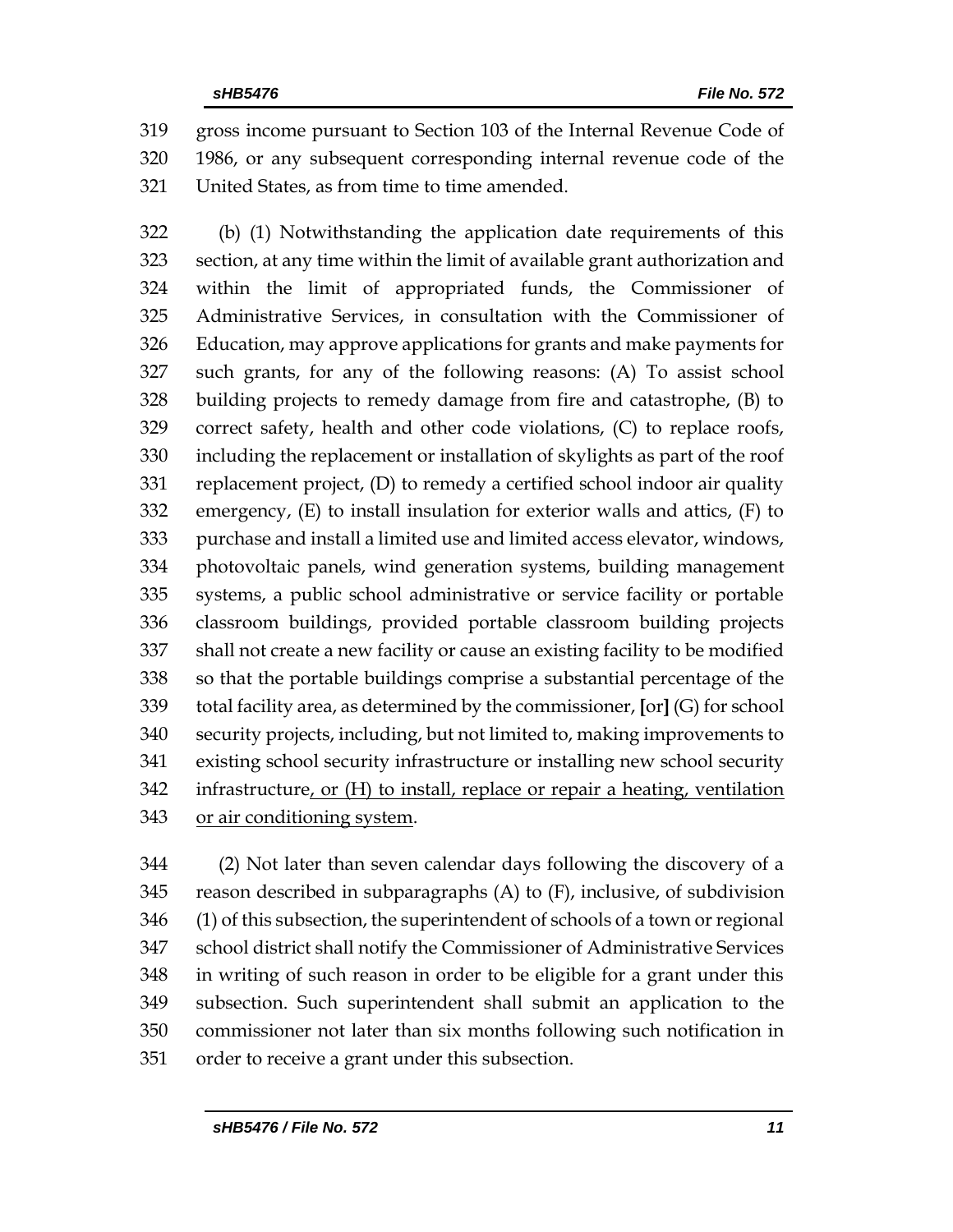(c) No school building project shall be added to the list prepared by the Commissioner of Administrative Services pursuant to subsection (a) of this section after such list is submitted to the committee of the General Assembly appointed pursuant to section 10-283a unless (1) the project is for a school placed on probation by the New England Association of Schools and Colleges and the project is necessary to preserve accreditation, (2) the project is necessary to replace a school building for which a state agency issued a written notice of its intent to take the school property for public purpose, (3) it is a school building project determined by the Commissioner of Education to be a project that will assist the state in meeting its obligations pursuant to the decision in Sheff v. O'Neill, 238 Conn. 1 (1996), or any related stipulation or order in effect, as determined by the Commissioner of Education. The provisions of this subsection shall not apply to projects previously authorized by the General Assembly that require special legislation to correct procedural deficiencies.

 (d) No school building project shall be added to the list prepared by the Commissioner of Administrative Services pursuant to subsection (a) of this section, unless the applicant, prior to submitting an application, has (1) secured funding authorization for the local share of the project costs and such authorization has become effective pursuant to the general statutes and local ordinance or charter, or (2) scheduled and prepared a referendum, if required, the results of which shall be submitted on or before the fifteenth day of November in the year of application. The reimbursement percentage for a project covered by this subsection shall reflect the rates in effect during the fiscal year in which such local funding authorization is secured.

This act shall take effect as follows and shall amend the following sections:

| Section 1 | July 1, 2022 | 22a-498 |
|-----------|--------------|---------|
| Sec. 2    | July 1, 2022 | 10-283  |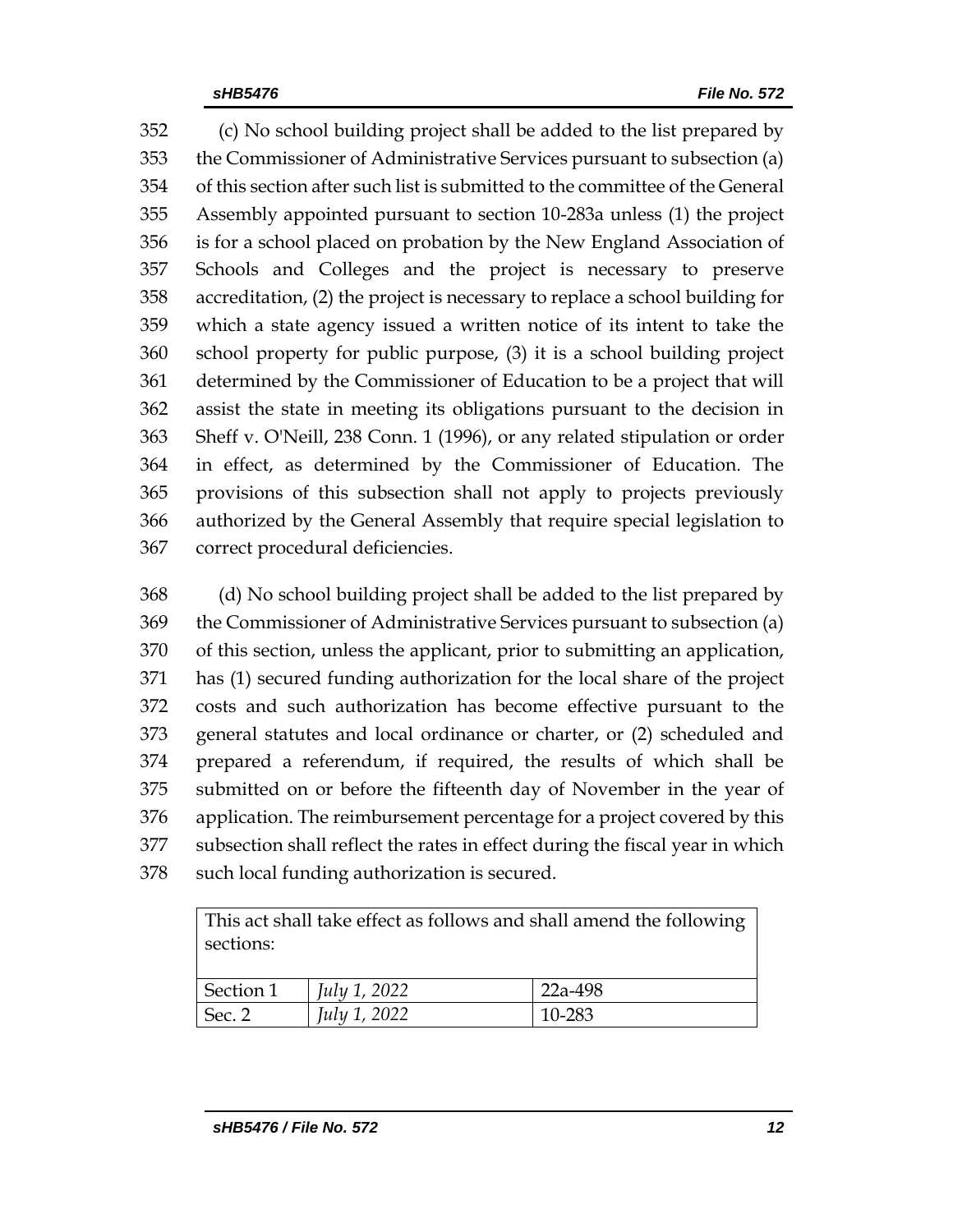# *Statement of Legislative Commissioners:*

In Section  $1(c)(1)(C)$ , "the Department of" was deleted for consistency with standard drafting conventions.

*FIN Joint Favorable Subst. -LCO*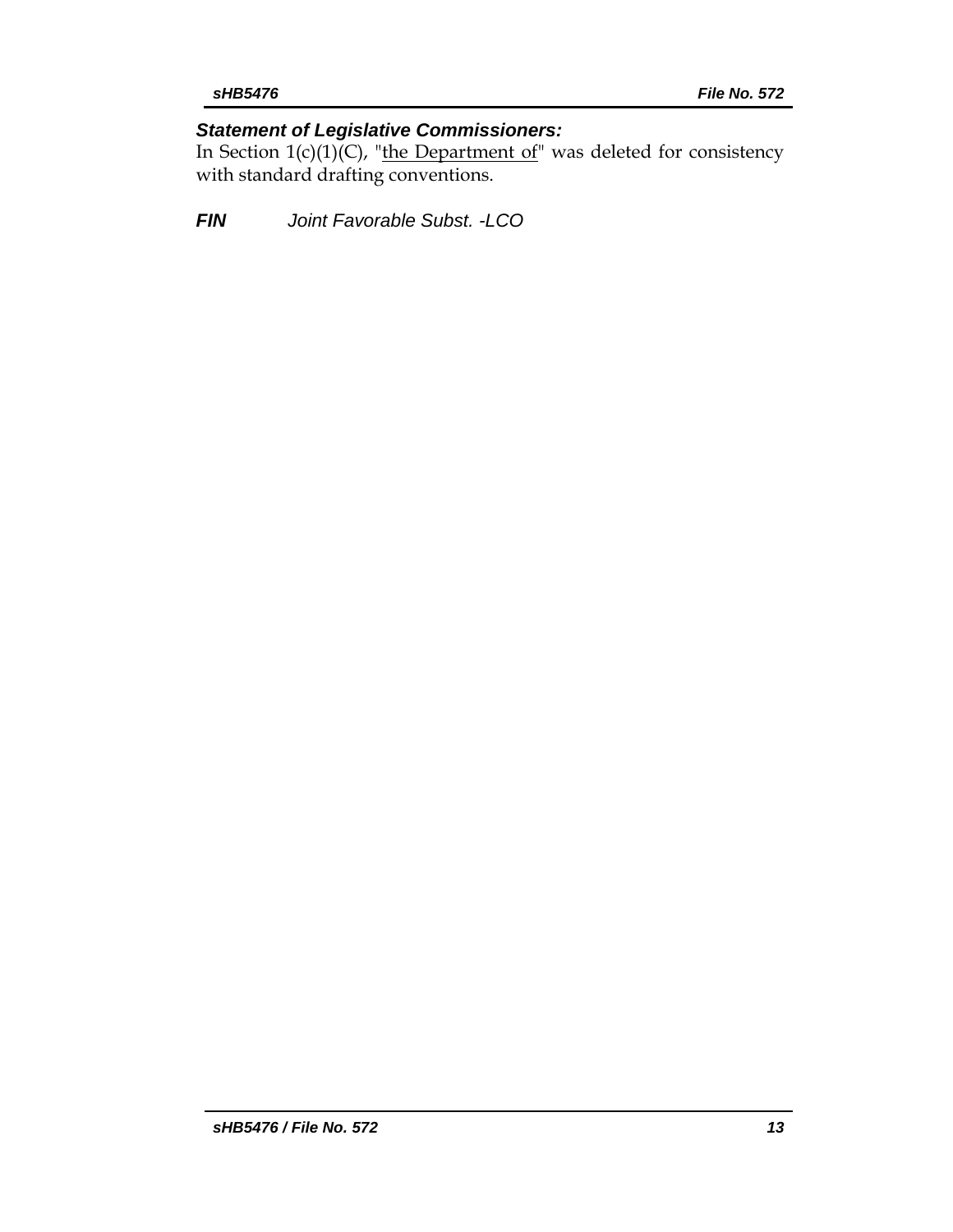*The following Fiscal Impact Statement and Bill Analysis are prepared for the benefit of the members of the General Assembly, solely for purposes of information, summarization and explanation and do not represent the intent of the General Assembly or either chamber thereof for any purpose. In general,*  fiscal impacts are based upon a variety of informational sources, including the analyst's professional *knowledge. Whenever applicable, agency data is consulted as part of the analysis, however final products do not necessarily reflect an assessment from any specific department.*

## *OFA Fiscal Note*

#### *State Impact:*

| <b>Agency Affected</b> | <b>Fund-Effect</b> | FY 23 \$    | FY 24 \$    |
|------------------------|--------------------|-------------|-------------|
| Treasurer, Debt Serv.  | GF - Cost          | Significant | Significant |
| Note: GF=General Fund  |                    |             |             |

#### *Municipal Impact:*

| <b>Municipalities</b>     | Effect       | FY 23 \$  | FY 24 \$  |
|---------------------------|--------------|-----------|-----------|
| Municipal Stormwater      | See Below    | See Below | See Below |
| Authorities               |              |           |           |
| Local and Regional School | Potential    | See Below | See Below |
| <b>Districts</b>          | Cost/Revenue |           |           |

### *Explanation*

The bill 1) expands the types of fee reductions that municipal stormwater authorities must provide to properties in their districts and; 2) makes installing, replacing, or repairing heating, ventilation, or air conditioning systems eligible for emergency school building project grants.

The bill results in a significant cost to the state and potential cost and revenue gain to municipalities. It does so by expanding allowable nonpriority list expenses for school building projects to include installation, remediation, and replacement of HVAC systems.

The school construction program is funded using General Obligation (GO) bonds, in two large tracts: priority list projects (i.e., larger projects approved in legislation) and non-priority list projects. Non-priority list projects currently include emergency items, such as fire or catastrophe damage, leaking roofs, or code violations. The bill expands the nonpriority list projects to include HVAC installation, replacement, and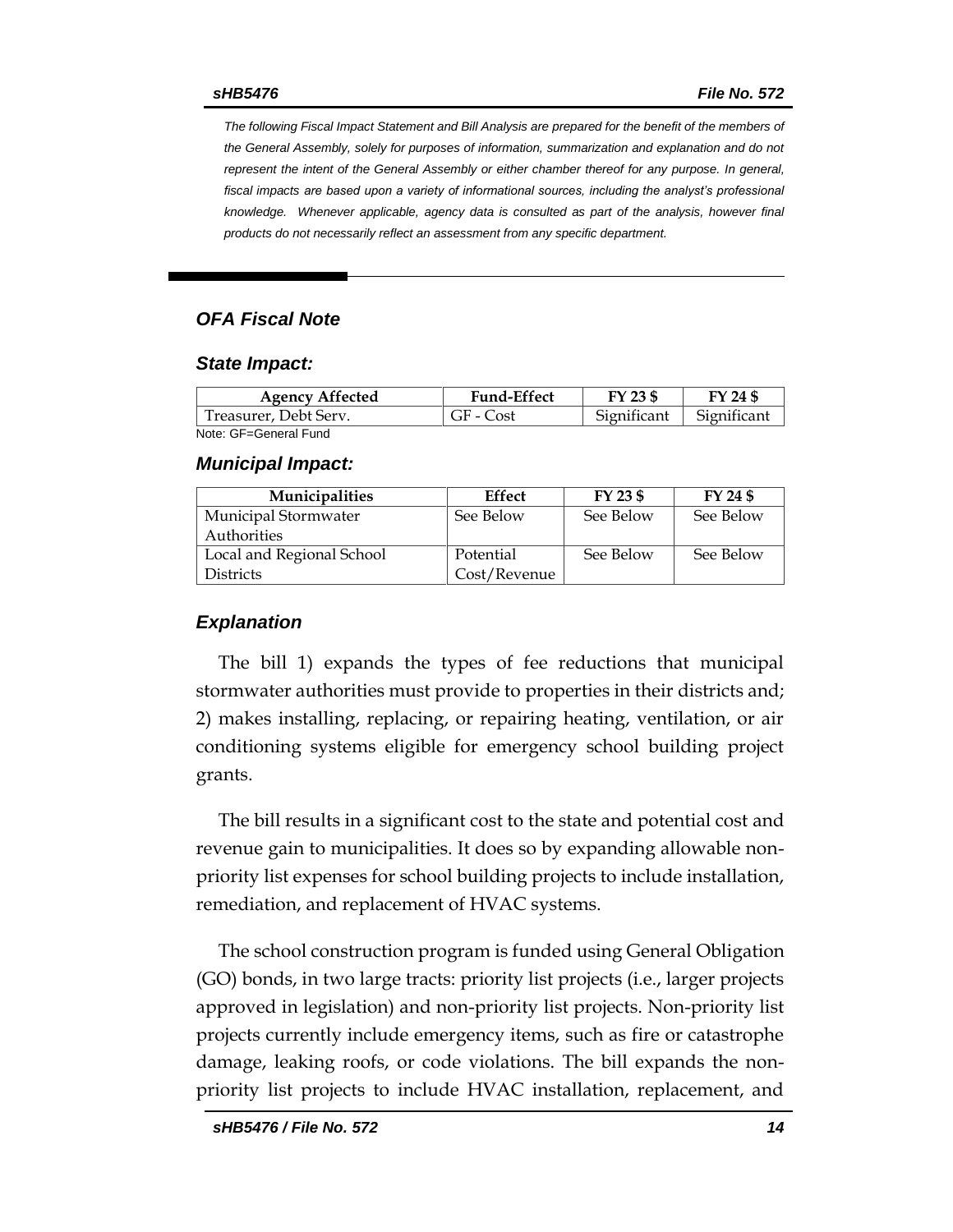repair.

Non-priority list projects are allowed at the discretion of the Commissioner of Administrative Services within available resources of the program. As of April 1, 2022, the unallocated bond balance available under the school construction authorization is \$636 million, with another \$550 million effective under current law to start FY 23. The bill is expected to result in an increase in the use of GO bond funds for nonpriority list reimbursable expenses, which would expedite anticipated debt service from existing bond authorizations.

The bill does not change GO bond authorizations relevant to the program. However, those funds are necessary to support both priority list and non-priority list projects. The most recent estimate by DAS indicated approximately \$2.6 billion worth of outstanding long-term liability for current grant commitments, to be paid over the next several years.<sup>1</sup> The expanded use of current authorizations for HVAC upgrades through the non-priority list program will necessitate increased bond authorization for the program in the future, which will increase longterm debt service costs.

To the extent local and regional school districts choose to pursue additional HVAC projects allowed under the bill, there would be increased costs and revenues to the same districts.

Specific costs from eligible projects, including the marginal increase from expanded eligibility, can only be determined as project expenses are incurred by municipalities and state reimbursements are sought and offered.

The bill also results in a revenue loss to municipal stormwater authorities. It is anticipated that such revenue loss would be offset by increases in fees assessed to users who do not receive the credit under the bill's provisions.

<sup>1</sup> Source: http://143ld24rzjx265ftv4dyehdx-wpengine.netdna-ssl.com/wpcontent/uploads/2021/12/CTState04a-FIN.pdf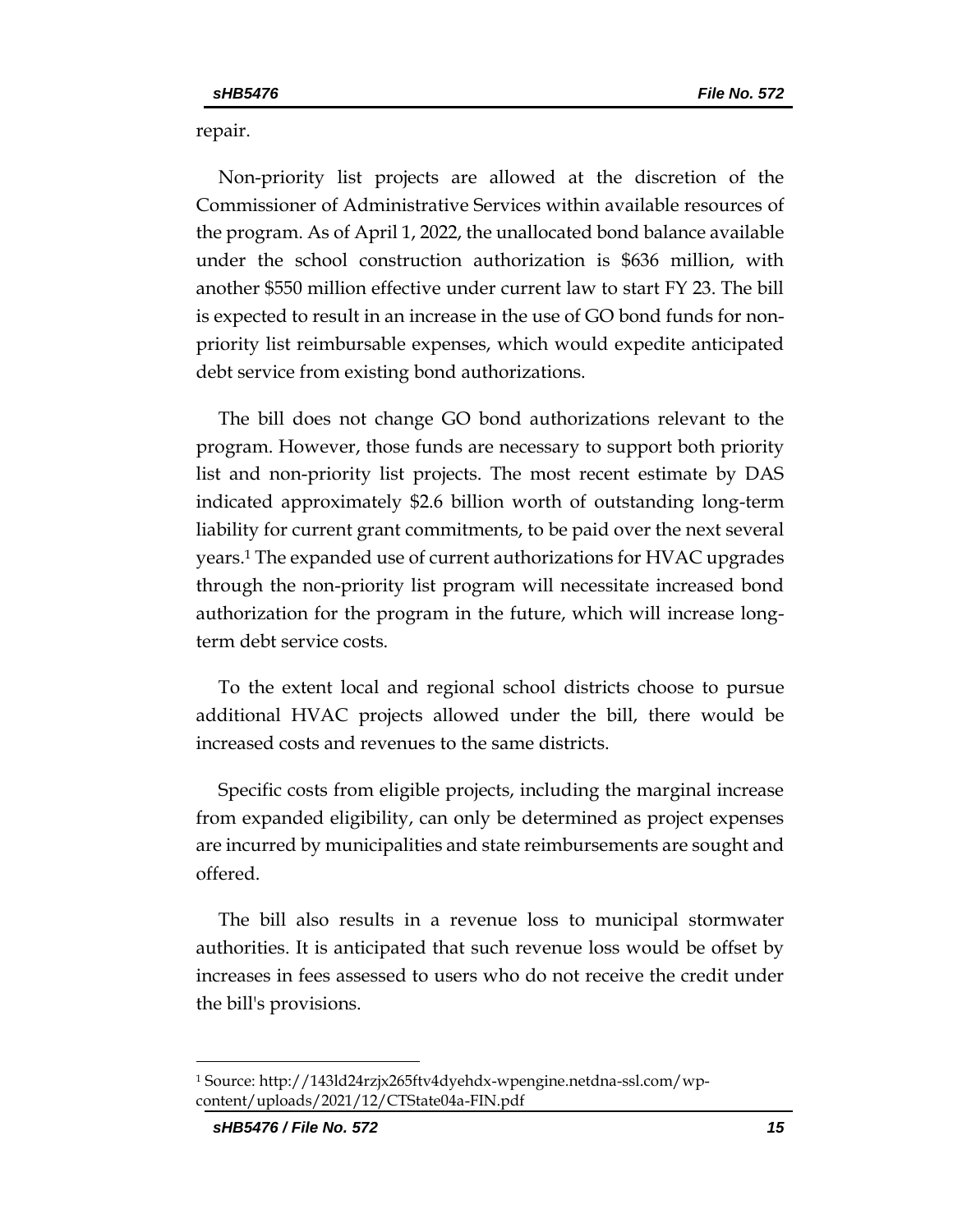# *The Out Years*

The annualized ongoing fiscal impact identified above would continue into the future subject to inflation and the terms of any bonds issued for the school construction program, and subject to the value of any credits issued by municipal stormwater authorities.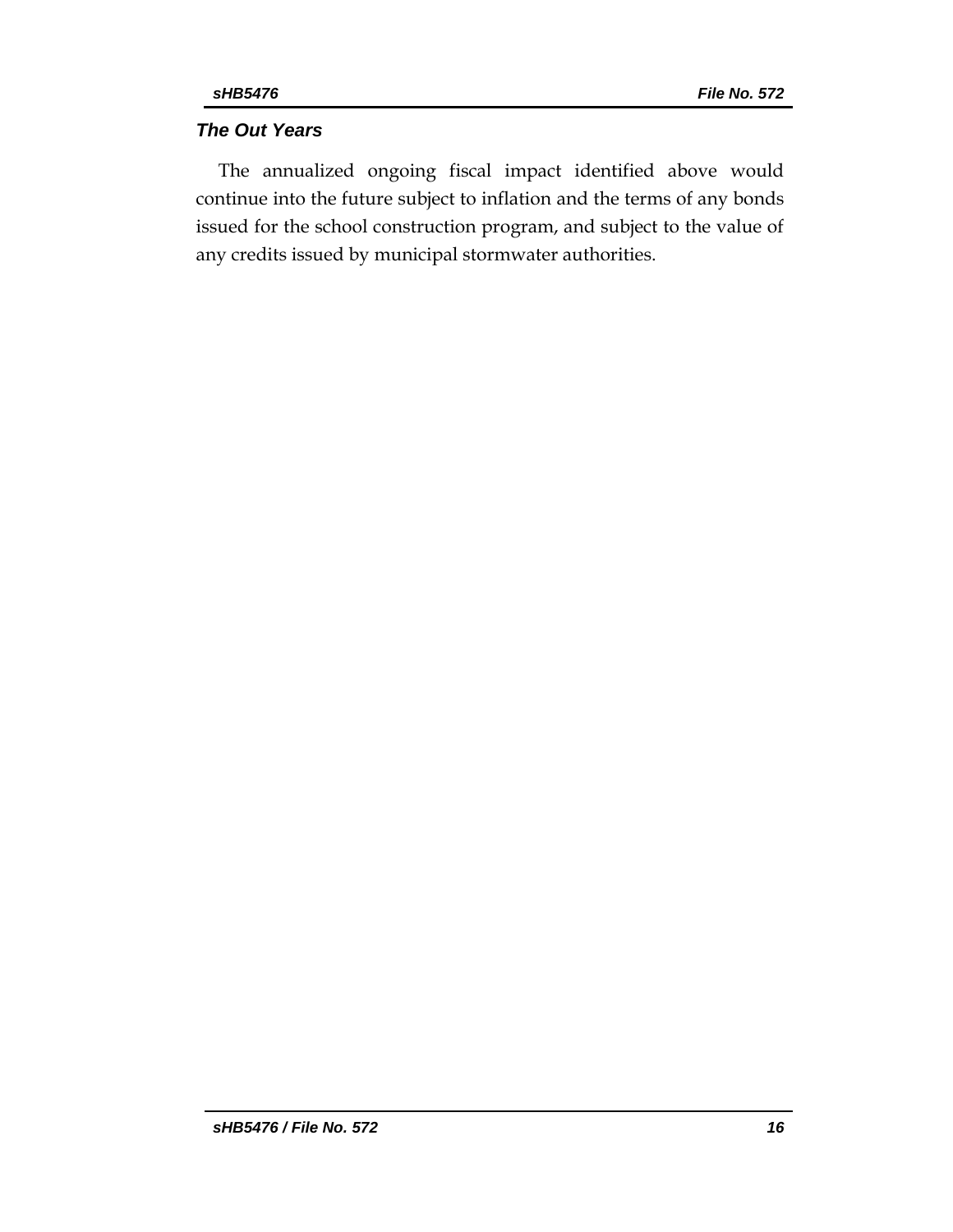# **OLR Bill Analysis**

**HB 5476**

## *AN ACT CONCERNING THE PROVISION OF PARTIAL FEE REDUCTIONS BY MUNICIPAL STORMWATER AUTHORITIES AND THE INCLUSION OF HEATING, VENTILATING AND AIR CONDITIONING SYSTEMS IN SCHOOL BUILDING PROJECT GRANT PAYMENTS.*

# **SUMMARY**

The bill (1) expands the types of fee reductions that municipal stormwater authorities (see BACKGROUND) must provide to properties in their districts and (2) makes installing, replacing, or repairing heating, ventilation, or air conditioning (HVAC) systems eligible for emergency school building project grants (which do not require legislative approval).

The bill requires authorities to provide partial fee reductions for any property in their districts whose owner:

- 1. maintains and operates an authority-approved stormwater management system that (a) complies with state and local standards in effect when the system was approved and (b) effectively reduces, retains, or treats stormwater onsite or
- 2. has installed, and operates and maintains, infrastructure that reduces, retains, or treats stormwater onsite and exceeds any requirements applicable to the property under state and local laws and regulations.

Existing law already requires authorities to provide a credit for any property whose owner has installed and is maintaining current authority-approved stormwater best management practices that reduce, retain, or treat stormwater onsite.

Under the bill, all of these fee reductions must be in the form of a credit proportional to the reduction in stormwater runoff.

The bill also eliminates the requirement that stormwater authorities